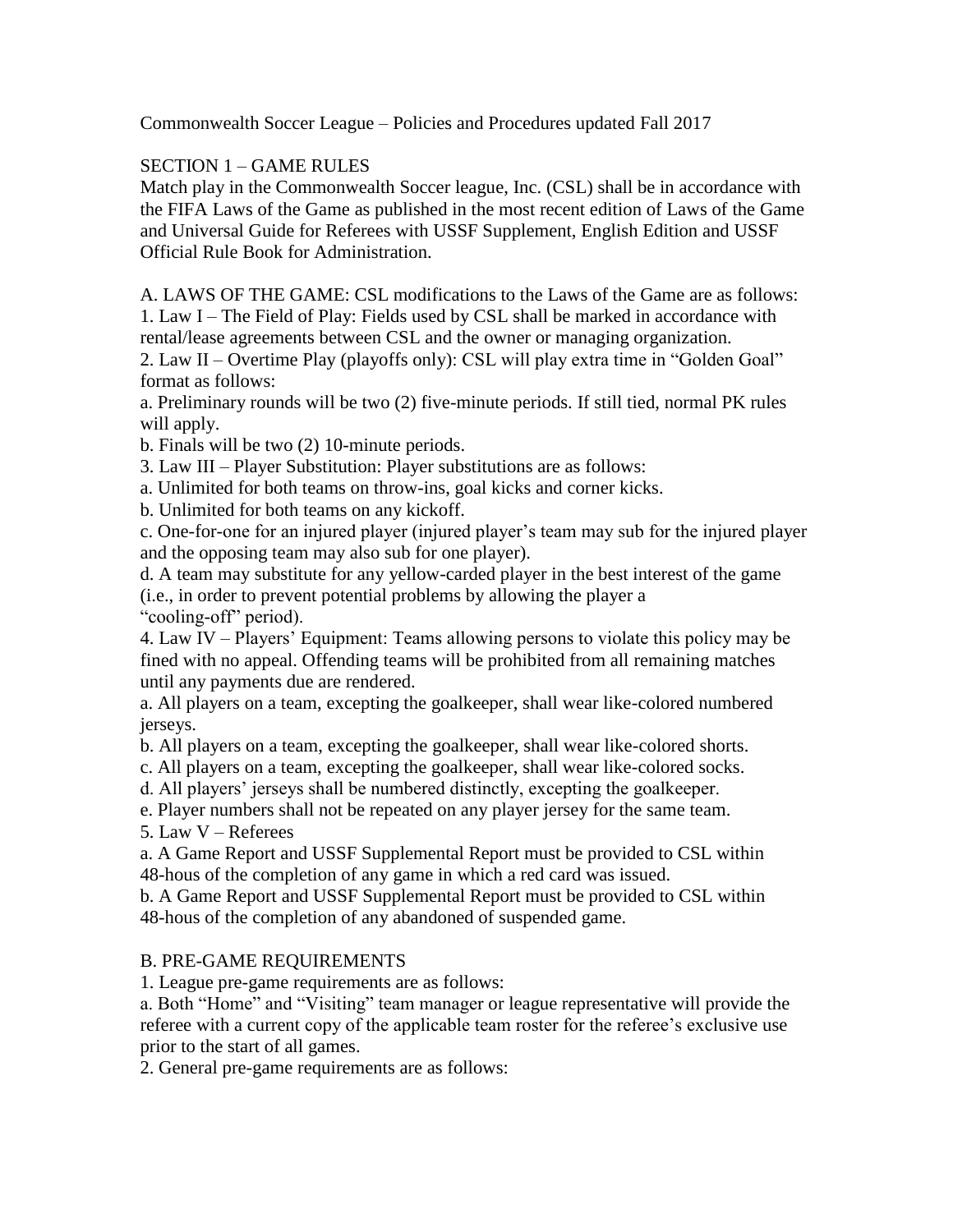a. The team managers are responsible for ensuring only players with valid identification are presented to the referee.

b. Team managers are responsible for ensuring only registered players of the participating teams are present on the player side of the field, or the team area, depending on the field. Exception: Minors in the charge, care and custody of the player/team manager.

c. Players must check in with valid ID directly to the referee prior to the scheduled start of the match.

 i. No player may change jersey numbers once the player checks in. Variations of this law will only be at the discretion of the referee (i.e. – blood on jersey, etc.).

 ii. Players arriving after the start of the match must check in with the assistant referee before being eligible to enter the field.

d. Teams not having their valid ID's by the scheduled game time may be subject to forfeiture of the match. The game is to be played.

e. Team captains must be identified and appropriately marked.

f. Prior to the beginning of the match, team captains and the referee shall meet and review any particulars of the field, substitution rules, game length and other rules/requirements as necessary.

g. If a uniform color conflict occurs, the home team, as designated on the schedule, must change jerseys, unless the visiting team offers to do so.

h. Teams having less than seven (7) players "ready to play" by the scheduled start time of the match are subject to forfeiture in accordance with procedures contained elsewhere in this manual (see section 6(B)(4), Forfeiture). "Ready to play" is defined as being on the field, in the proper uniform, wearing all required equipment and checked in by the referee.

i. The start of the match may be delayed for 10 minutes from the scheduled start time if a team has less than seven (7) players "ready to play". If the previous game runs late and delays the following match more than 10 minutes from its scheduled start time, there will be no grace period and the match will begin and be played in full once the referees have completed their regular pre-game requirements.

j. At the consent of both team managers, a match may be started after the grace period has expired. If the match starts after the grace period has expired, the result of the game will stand and cannot be appealed. Also, the referee will subtract the amount of time transpired between the end of the grace period and the start of the match from the standard 90 minutes of playing time. For example:

The 7th player arrives 10 minutes after the grace period expires (20 minutes after the scheduled start time). The length of the match will be held to 80 minutes total (to be played in two even-length halves).

k. All CSL matches are to be officiated with the three-man system [center referee and two (2) assistant referees] unless the Director of Scheduling and Referees approves other arrangements prior to the match.

l. If any match official is not present at the start of the match, a club linesman from the home team [if one (1) official is absent] or from each team [if two (2) officials are absent] shall be enlisted in order to play the game. A two-person refereeing system is NOT to be used.

m. If an official arrives late, he/she shall assume officiating responsibilities, either as the center referee or assistant referee, at the direction of the current center referee.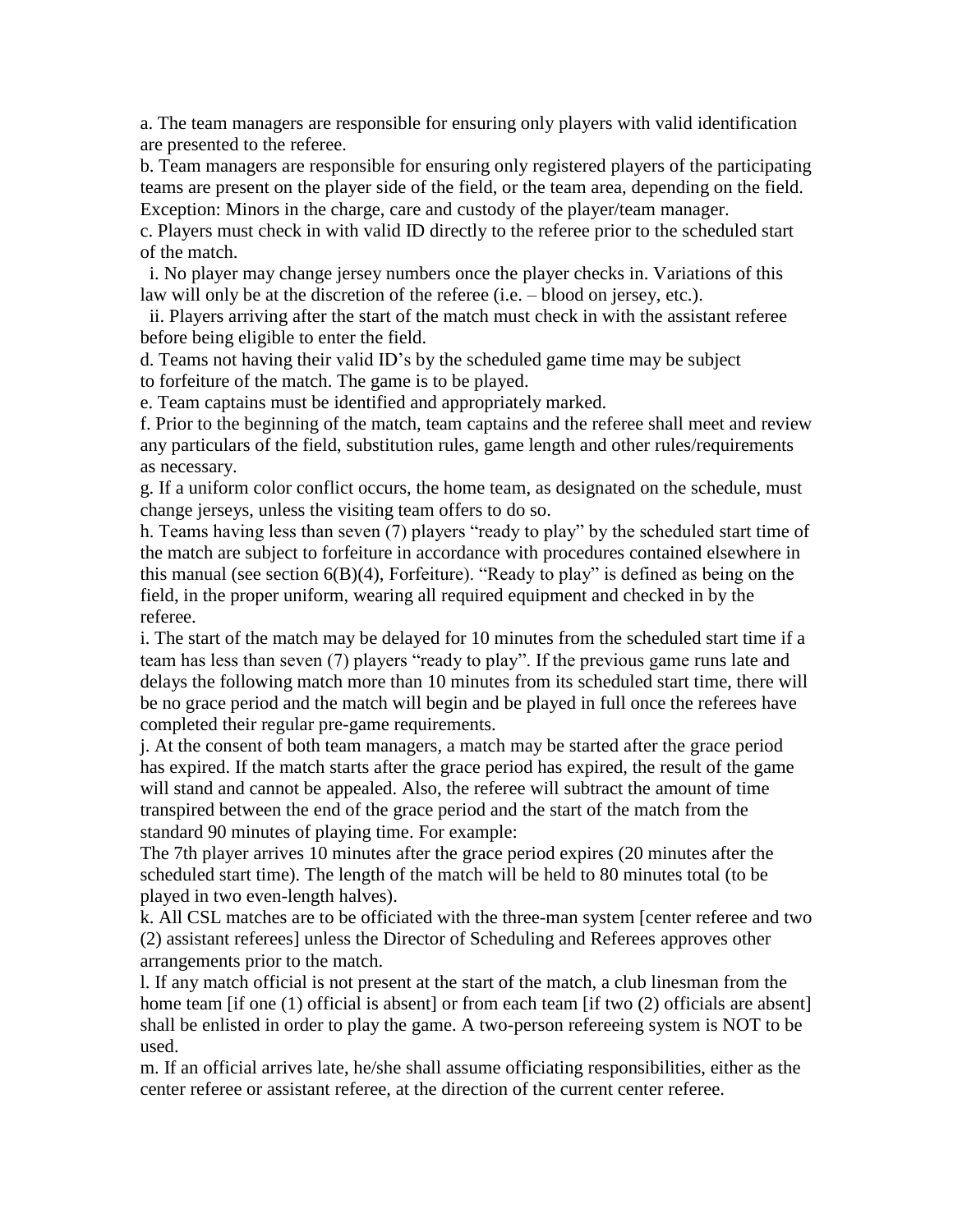## C. HOME TEAM RESPONSIBILITIES

1. The home team is responsible for providing a game ball for the competition unless one is provided by the league. A ball from the visiting team may be used if the home team agrees or if the referee deems the home teams' ball to be insufficient quality.

### D. TEAM RESPONSIBILITIES

1. The team area for each team shall run from the midfield line to the 18-yard line and extend perpendicular to the touchline for 15 yards.

2. The team managers/coaches/players shall not be allowed to enter their opponent's team area and should not allow persons not registered with the league and their team in their team area.

3. Teams are responsible for cleaning their team area and being sure that the spectator areas are cleaned at the conclusion of their matches, whether any trash, tape, water bottles, etc. is from their team or not. Teams not complying will risk possible fines or suspensions. Team managers should be sure to notify the league, by email, of other teams that may not be fulfilling this requirement.

E. REFEREE RESPONSIBILITIES: Referee responsibilities are defined by FIFA. Exceptions and additions are listed below:

1. The CSL Modifications to the Laws of the Game as described in Section 1(A), Laws of the Game.

2. The referee, assistant referees, or designee, shall, prior to the scheduled start of the match, verify the following:

a. All players' ID's are representative of the player on the team roster form as provided. b. Player jersey number is marked on the roster and indicated with the player's name that is listed.

3. The referee shall suspend the match if the spectators become unruly. CSL requires the referee to request the assistance of each team's manager to re-establish order. If this is unsuccessful, then abandonment of the match is required.

4. Game information is required to be reported within 24 hours of the completion of the game.

## SECTION 2 – REGISTRATION

Each CSL player, manager, coach and team must register with the League Registrar using the online registration process as established by the registrar, who is the local delegate for the Metropolitan D.C.-Virginia Soccer Association (MDCVSA) and an extension of the U.S. Adult Soccer Association (USASA). The Registrar provides a Registration Procedure for each registration period, which contains detailed requirements and instructions for player, manager, coach and team.

#### A. ANNUAL PLAYER REGISTRATION/MEMBERSHIP

1. The League determines the player registration/membership fee for each season. The fee covers player registration, insurance, referee costs, field costs, administrative fees, etc.

2. The registration fees and process are determined by player for online registration.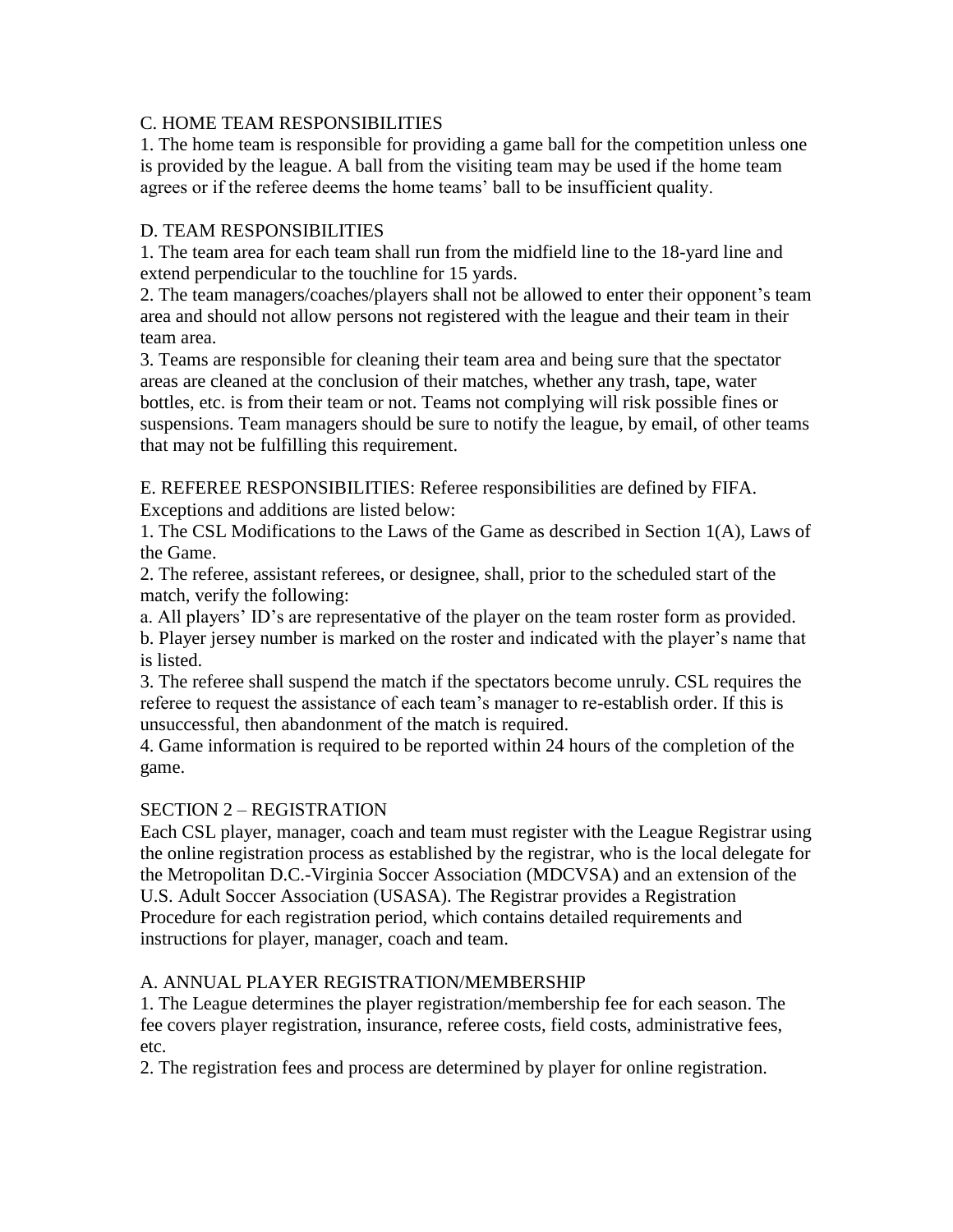3. The MDCVSA membership, paid individually for online registrants is valid for one (1) playing year. The MDCVSA playing year runs from January 1 through December 31 for the following calendar year, which corresponds to the CSL year.

4. Each member should be a minimum of eighteen (18) years of age or have completed an age waiver form as provided for download on the league website.

5. Each member shall hold a valid ID that will serve as his/her CSL pass for game checkins.

6. The registration period for players each season:

a. Starts at the registration date.

b. Ends on the date of the third (3rd) played game for each team, unless another date is designated by the League Registrar.

7. Players will be eligible to participate following the completion of all online registration steps and payments.

8. Players may be on the active roster of only one CSL team per season regardless of the division. In season transfers are not permitted.

9. See Registration section of the website for more details.

## B. TEAM REGISTRATION MINMUMS

1. Each team will be considered active and ready to play for each season once 16 players have completed the registration steps for the team.

2. CSL is not required to reimburse players who do not participate after registering.

## C. CSL ROSTERS

1. Each CSL team may register an unlimited number of players.

## D. GUEST PLAYERS:

1. Guest players are not allowed on CSL teams for any form of league play.

# E. PLAYOFFS

1. No team may field or otherwise use players during the playoffs that were not registered fully during the regular season (before all registration deadlines) for that team, and did not play for that team during the regular season, unless their lack of play was the result of a pre-season injury or some other unforeseen event that prevented play during the normal course of the season.

## SECTION 3 – COMPETITION

All divisional structure and team entry procedures shall fall under the jurisdiction of the League.

# A. TEAM ENTRY PROCEDURES

1. All teams, returning and new, must apply for entry into the league each season. Only teams that are Active Member teams shall be considered for play in CSL. All new teams and teams returning to CSL after one (1) or more seasons of absence shall be placed on a waiting list by the League. The League shall evaluate the waiting list and consider teams for inclusion in the coming season of play based on: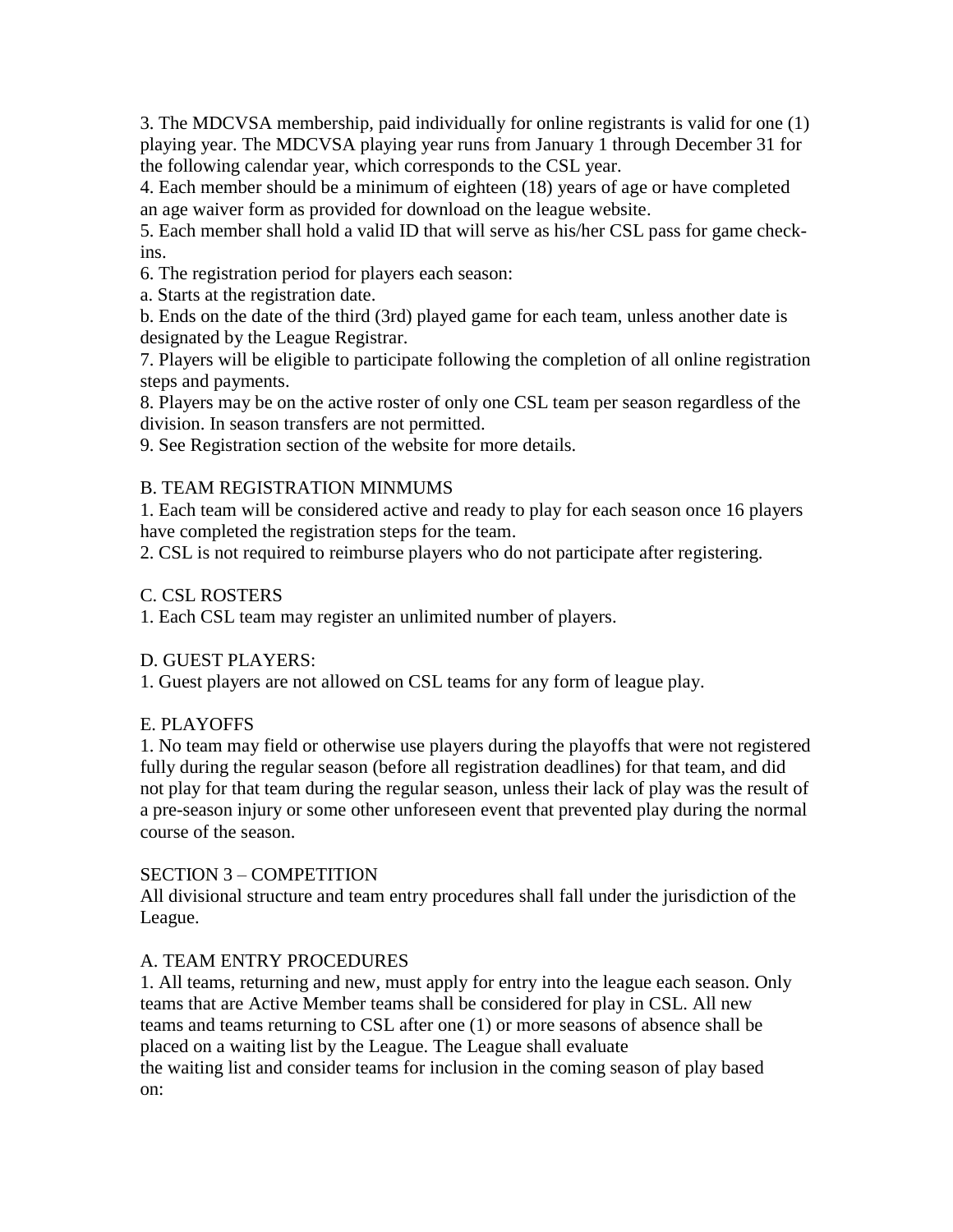a. Seniority

b. League or applicable division size

c. Team's strength

d. Number of teams of similar strength in CSL

e. Field availability

f. Team behavior

g. Team's home location

2. Teams seeking to join CSL for the upcoming season shall complete and submit a Team Registration Form or email confirmation of participation.

3. In cases where a team withdraws from league play after the registration deadline, the League may act to fill the vacancy if a suitable new entry is found, or make adjustments as necessary to the division structure of competition.

### B. DIVISIONAL ALIGNMENT

1. Teams competing in CSL are assigned to divisions based on their level of skill.

2. By the act of applying to play in CSL, a team agrees to play in any division to which it is assigned under the procedures described in this manual.

3. Decisions as to the placement of team in divisions are at the discretion of the League. The goal of League to assign teams to divisions so that play in all divisions will be as competitive as possible.

4. When assigning teams to the Open Divisions, the League shall use the following guidelines:

a. Based on the final regular-season standings of the previous season:

i. The top team of each division, except for the highest division, will be promoted to the next highest division. The team may petition the league to remain in the same division. The League will render a

decision based on the team's play during the season they won, as well as, any significant roster change entering the new season. Generally, it is the league's practice that if a team wins a division two (2) seasons in a row, they will be moved up to the next highest division.

ii. The bottom team of each division, except for the lowest division, will be relegated to the next lowest division.

b. Returning teams:

i. Returning teams will be place in divisions based on their finish in the previous season. (Season promotion/relegation system in Section 3, B, a).

ii. A "returning team" is defined as a team that played in the CSL the previous season. (For example: Team A played in the Fall 2014 season and is returning for the Spring 2015 season.)

iii. A "returning team" must have at least seven (7) players who were on the previous season's roster to be considered a "returning team".

iv. To be considered a returning team, the team must be managed by the same manager or have that person sign over control of the team to the new manager.

c. New teams:

i. A "new team" is defined as a team that did not play in the CSL's previous season (See Returning Teams section).

ii. New teams will be placed in the Second or Third Division to begin play in the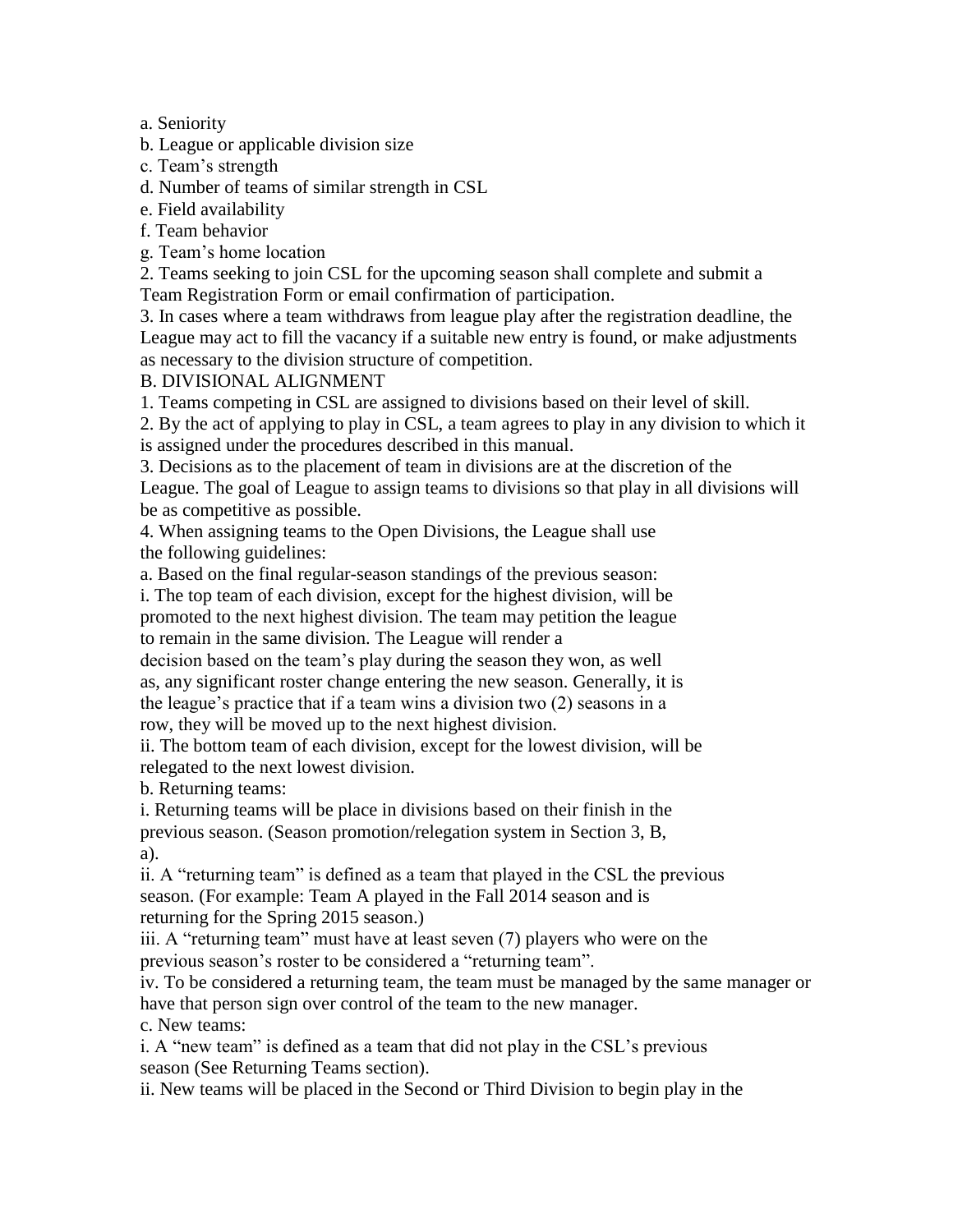league for seasons in which there are more than one division.

iii. If space becomes available in other divisions, the new team can apply to the League to be place in a higher division. Such consideration does not guarantee placement in the higher division.

iv. The League shall take into account substantial changes in the membership of a team in assigning teams to competitive divisions. A team which has competed successfully in a division may be moved to a lower division if substantial changes in the team's personnel indicate that the team will not be as successful if it returns in the same division.

5. The League shall seek to place all returning teams and as many new teams as possible in a division with an appropriate level of competition. The above guidelines may be waived if, in the opinion of the League, the results will provide a more competitive divisional alignment.

## C. TYPES OF COMPETITIONS

1. The regular season shall be defined as a competition where teams within a division play each other for a predetermined amount of games for the purpose of winning first place in the regular season and qualifying for the playoffs. In the event that the playoffs are not held, the winner of the regular season shall be recognized as the division champions.

2. Playoffs shall be defined as a competition that immediately follows the regular season where teams in a given division play in a single-elimination format for the purpose of recognizing a division champion. The top predetermined amount of teams in the final regular-season standings qualify for the playoffs and are seeded according to their regular-season finish in a manner determined each season by the league. Any teams with outstanding monies due during the regular season will be disqualified from participation in Playoff Competition for that season.

3. A league cup competition shall be defined as a competition that is independent of the regular season and playoffs where teams in all of the divisions compete against each other for the purpose of determining a cup champion.

D. STANDINGS

1. The first-place teams are to be determined by the official standings maintained by the League Statistician.

a. The score of each scheduled game shall be recorded.

b. The score of a forfeited game shall be 3-0 in favor of the non-forfeiting team to conform to international rules and to reflect the gravity of the conduct of the forfeiting team.

c. The score of all other games shall be recorded as certified by the referee in the Official Game Report.

2. Standings are based on overall points accumulated during the playing season with:

a. Three (3) points for a win.

b. One (1) point for a tie.

c. Zero (0) points for a loss.

d. Negative one (-1) for a forfeiture.

3. In case of ties for trophy and awards position, and playoff seeding, the following criteria shall be used progressively to decide the final standings:

a. Head-to-head results between the tied teams (includes the aggregate score)

b. Goals scored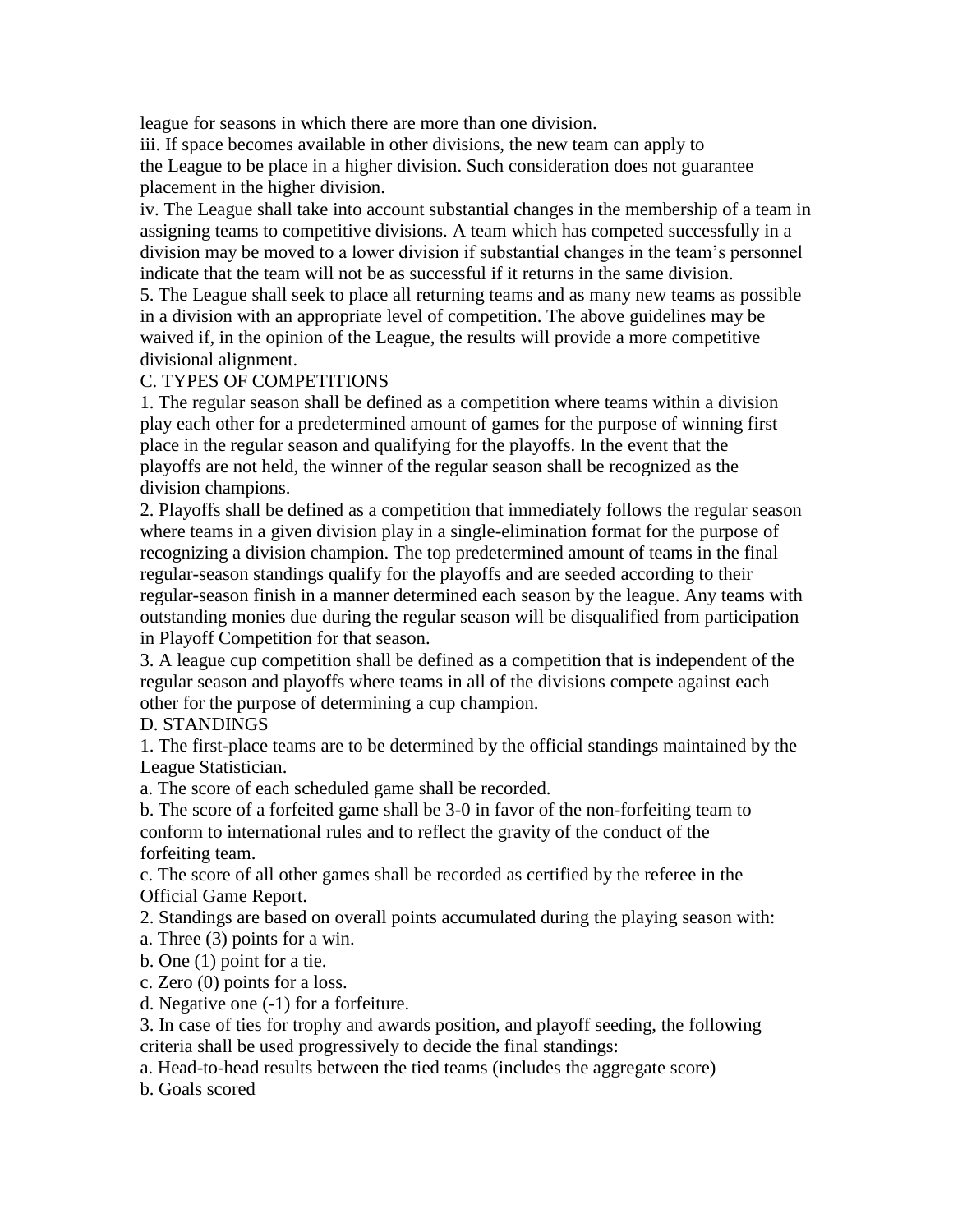c. Goals allowed

d. Most wins

e. Bonus points, up to positive three  $(+3)$  points per game for the winning team. The losing team does not receive negative points

f. Discipline points (Calculated as follows)

i. One (1) point for each yellow card

ii. Three (3) points for each red card (straight or double-yellow).

iii. Five (5) for each forfeit

g. Most shutouts.

h. Coin flip.

E. AWARDS: CSL will issue the following awards, with the criteria listed below each award.

1. Golden Boot Award

a. Given to the regular-season leading goal scorer in each division.

b. In case of a tie, the award will be given to all players tied for the award.

2. Fair-Play Award

a. Given to the team in each division that has accumulated the fewest discipline points during the regular season.

b. In case of a tie, the following tiebreakers will be used:

i. Least forfeits.

ii. Least red cards.

iii. Vote by non-tied members within the given division.

3. Stonewall Award

a. Given to the team in each division with the least goals allowed during the regular season.

b. In case of a tie, the award will be given to all teams tied for the award.

4. Regular-Season Champion Award

a. Given to the team in each division that finishes in first place during the regular season.

5. Division Champion

a. The Division Champion is an award given to the team in each division that wins the playoffs.

b. Please see Section 6, D. for more details about eligibility for monetary awards for Division Champions and Runners-Up.

## SECTION 4 – SCHEDULING

## A. SCHEDULE CREATION

1. All schedules and schedule changes will be made by the League using the online scheduler tools from SI.

2. A schedule of matches for each CSL season shall be posted on the website at least one (1) week prior to the start of each season. No team manager, coach or player shall alter the schedule in any way without the permission of the League. The League will consult with the Referee Coordinator/Assignor and Fields provider to check schedule, field and referee availability before a decision is reached.

## B. PLAY DATES

1. Each season's schedule of matches shall include a minimum of eight (8) designated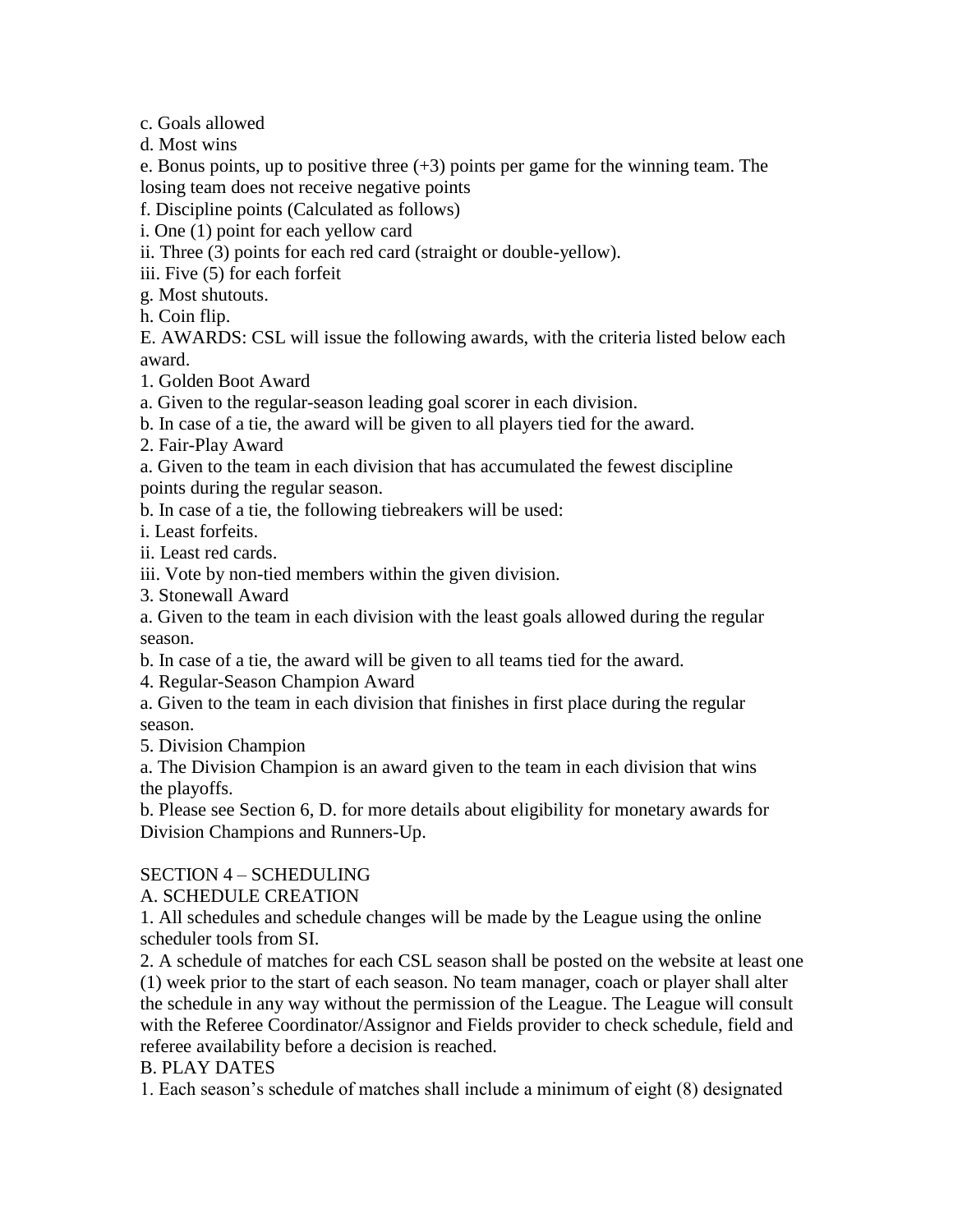play dates per team. Designated play dates per team are defined as any combination of regular-season games, in-season tournament games and/or playoff games,

whether they are regularly scheduled or make-up games.

2. CSL will not schedule any of a team's designated play dates on the following holiday weekends:

a. Easter

b. Labor Day

3. CSL will do its best not to schedule designated play dates on the Memorial Day Weekend holiday unless it deems necessary.

4. CSL may schedule any additional games, in excess of the eight (8) designated play dates on the previously listed holiday weekends.

5. Whenever a scheduling conflict arises between a League match and a match in a USSF-, USASA- or MDCVSA-administered cup competition, the affected team shall be allowed to play the cup match and have its League match rescheduled without penalty. A USSF-, USASA- or MDCVSA-administered cup competition is defined as any of the competitions listed below:

a. MDCVSA State Cup

b. MDCVSA Challenge Cup

c. MDCVSA Veterans Cup

d. MDCVSA Women's State Cup

e. MDCVSA Coed State Cup

f. Any of the USASA National Cup competitions

g. Lamar Hunt U.S. Open Cup

6. The CSL recognizes that teams may want to participate in tournaments that may conflict with league matches. Teams may request a league match not be scheduled for a given weekend under the following stipulations:

a. The tournament must be a USSF-, USASA- and/or MDCVSA-sanctioned tournament.

b. The team/manager is obligated to formally notify the League of it's request no later than the team registration deadline. The team/manager recognizes and understands that the League neither implies nor guarantees any schedule requests that do not fit under the previously listed stipulations.

C. RESCHEDULES

1. All teams are to play their games as scheduled unless weather conditions prohibit play. Decisions on cancelations of games due to field or weather conditions shall be in the priority listed below:

a. Field owner or management organization

b. CSL

c. Referee assigned to officiate

2. In the event of a cancelation or postponement of games, this information shall be conveyed in at least two of the following ways:

a. Displayed on the league website

- b. Communicated via email
- c. Communicated via telephone/text message
- d. Announced on local radio

e. Posted on other CSL internet sites (For example, Facebook)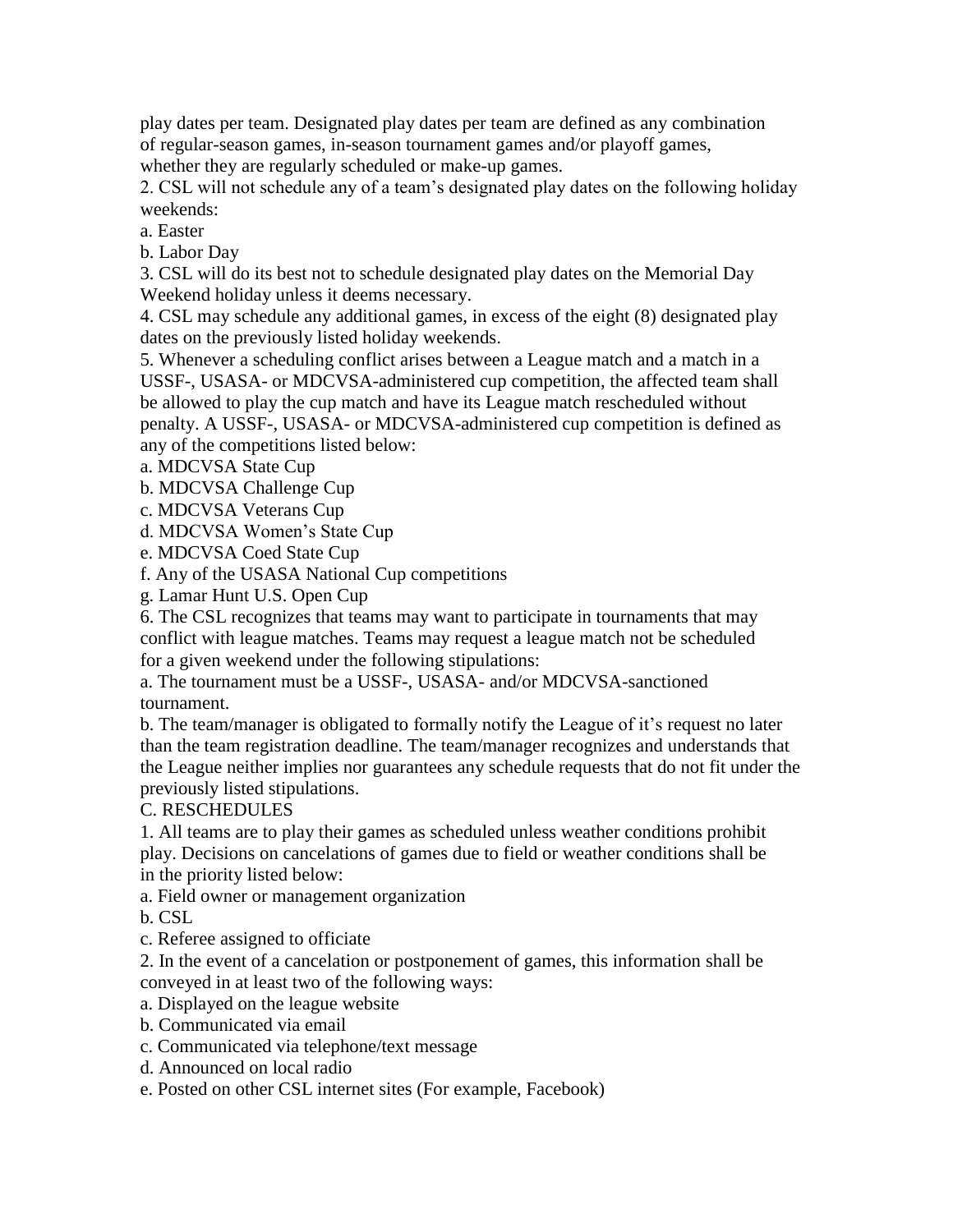3. The League and Referees shall reschedule games that are postponed for the next available date. Games may be rescheduled for play in as little as 24 hours from the originally schedule date and time.

4. CSL will make every effort to reschedule all postponed games such that all teams are provided eight (8) games, however, due to matters beyond the League's control such as inclement weather or lack of field availability we do not guarantee eight (8) games. 5. In the event of dangerous weather, the referee shall temporarily suspend play of CSL

games. Games shall be resumed at the point at which they were suspended when weather conditions permit.

6. Games that are not completed because of dangerous weather, darkness or some unforeseen event shall be considered official games if one-half (1/2) of the scheduled length of the game has been played.

7. Games in which one-half (1/2) of the scheduled length has not been played and that are not completed due to dangerous weather conditions, darkness or some unforeseen event will be rescheduled and resumed at the point which they were stopped.

a. Points of discipline for red and yellow cards received in suspended games shall be counted against individuals and their teams, whether the game is rescheduled or not. D. PENALTIES

1. Failure to play a game as scheduled shall result in forfeiture of that game.

E. ADHERENCE

1. Because of the complexity of the CSL schedule, adherence to these rules is necessary. Failure to comply with the rules may result in forfeiture of affected games.

#### SECTION 5 – CONDUCT

The CSL's goal is to provide adults in the greater Fredericksburg area with the opportunity to compete in a recreational and/or competitive soccer environment. The league as a whole can neither grow nor survive in an environment that permits confrontations, poor sportsmanship, or verbal or physical abuse from spectators, game participants of game officials. This type of behavior is contrary to the spirit of soccer, conflicts with the establishment of an enjoyable environment, sets a poor example and creates situations which endanger the continuing existence of the league.

A. STANDARDS OF CONDUCT: While the league cannot dictate the internal administrative rules and regulations of its member teams and/or clubs, it must provide a framework for governing undesirable behavior within which member teams/clubs must administer their teams and/or players. Players are expected to perform in a manner consistent with the principles of good sportsmanship. Team managers, coaches and spectators should act in a manner that reinforces the concepts of good sportsmanship. Aggressive play should not be discouraged, however, physical and/or verbal abuse of opponents cannot and shall not be allowed. Verbal or gestured dissent with referees' decisions cannot be tolerated. If carded, a player is expected to observe the presentation of the card without comment and the player should be determined not to repeat the behavior that elicited the card. Team managers, coaches and spectators must also show respect when disagreeing with the referees' decisions. While one cannot expect all referees' calls to be accepted without reservation, loud or abusive dissent is unwarranted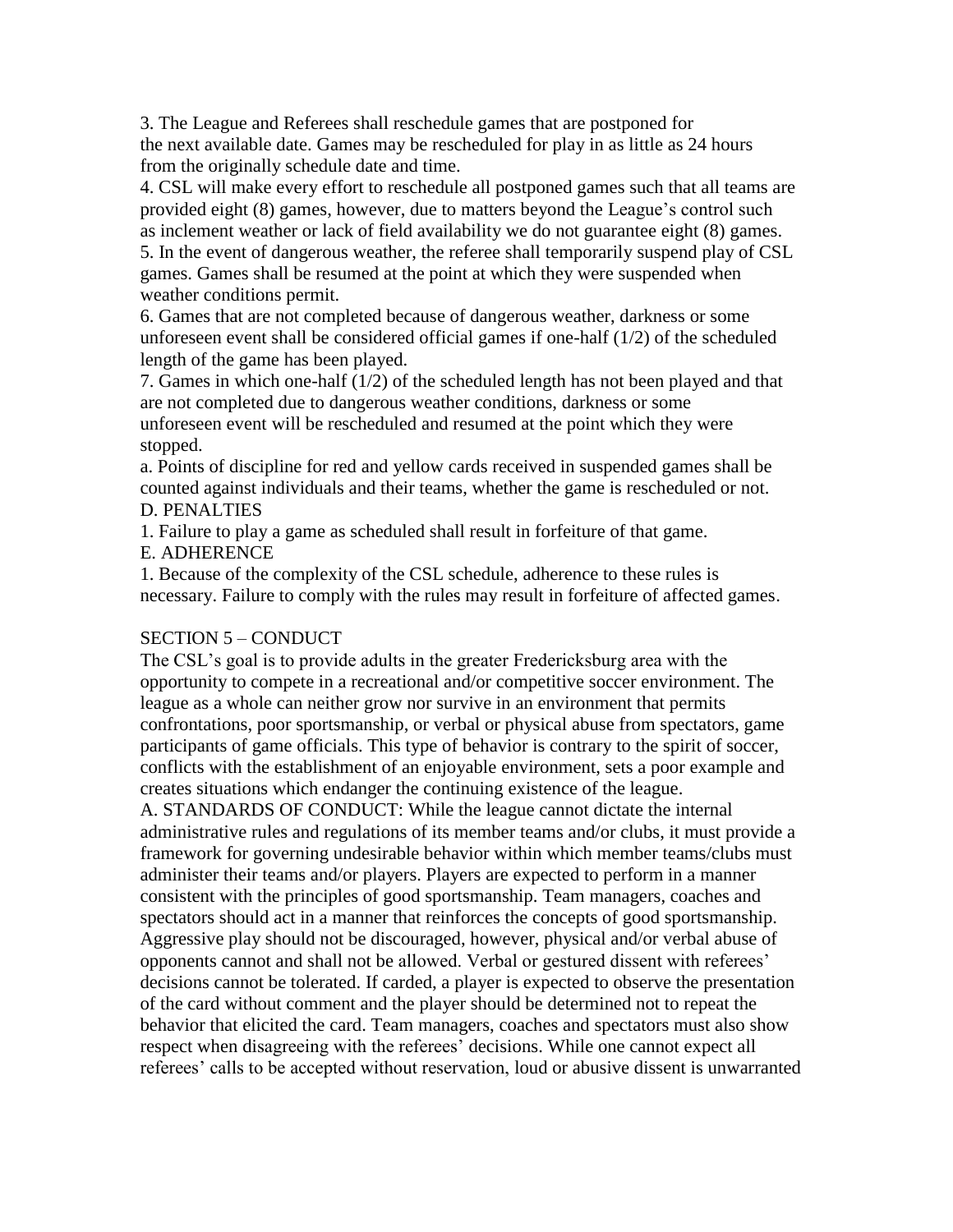and reprehensible. The following fines and suspensions are intended as minimums; additional fines and suspensions may be levied as required.

1. Players, managers or coaches fighting on the field (i.e. – striking another individual or retaliating by striking another individual) shall be assessed a suspension for the remainder of the current season, plus two (2) additional seasons, as well as a fine of \$100. Situations involving an individual defending oneself will be evaluated by the Rules & Discipline Committee on a case-by-case basis.

2. Players, managers or coaches involved as "third-man in" may be suspended for the remainder of the current season, plus six (6) additional seasons and fined \$100.

a. "Third-man in" is defined as a player, team manager, coach or spectator not directly involved in the confrontation but who involves themselves with the intent of doing bodily harm to another person on the field.

b. There is also the potential of team sanctions if the Rules  $\&$  Discipline Committee deems necessary.

3. Under no circumstances should a player, team manager, coach of spectator enter the field of play unless invited by the referee.

a. Players, managers or coaches entering the field of play without the permission of the referee may be suspended additions games.

4. Players, managers or coaches receiving red cards are required to leave the playing area immediately and may not remain on the player side of the field nor in the spectator area.

a. A player, manager or coach re-entering the field of play after being shown a red card may be suspended indefinitely.

5. Should a player, team manager or coach abuse a referee or assistant referee (where abuse is defined as a verbal or physical act not resulting in bodily contact that implies or threatens physical harm to the referee, assistant referee or their property and/or equipment), he/she may be assessed a suspension of three (3) games in addition to any cautions or ejections awarded by the referee.

6. Should a player, manager or coach commit an assault upon a referee or assistant referee (where abuse is defined as an intentional act of physical violence at or upon a referee) he/she shall be assessed a suspension for the remainder of the current season plus six (6) additions seasons, as well as a fine of \$100. The offender shall not be eligible for reinstatement into the league until successfully completing a FIFA referee's training course.

7. The same level of restraint should be observed after a game is over. Players, managers or coaches involved in disturbances after a game shall be assessed at a minimum a suspension of one (1) game. This does not exclude the potential for CSL taking civil action to protect the league, contracted properties and league supporters. 8. Member teams and/or clubs whose members repeatedly show a disregard for these Policies and Procedures may receive long-term penalties and restrictions.

9. Managers and players should make their spectators aware that spectators are responsible for their own actions on the sidelines. Any violent or unruly conduct may provide justification for a civil action against that individual.

10. Any altercation on or off the field that results in a suspension of the game or that, in the opinion of the League, causes harm or embarrassment to the League may cause the parent team of any player(s) participating in the altercation to be fined and/or suspended.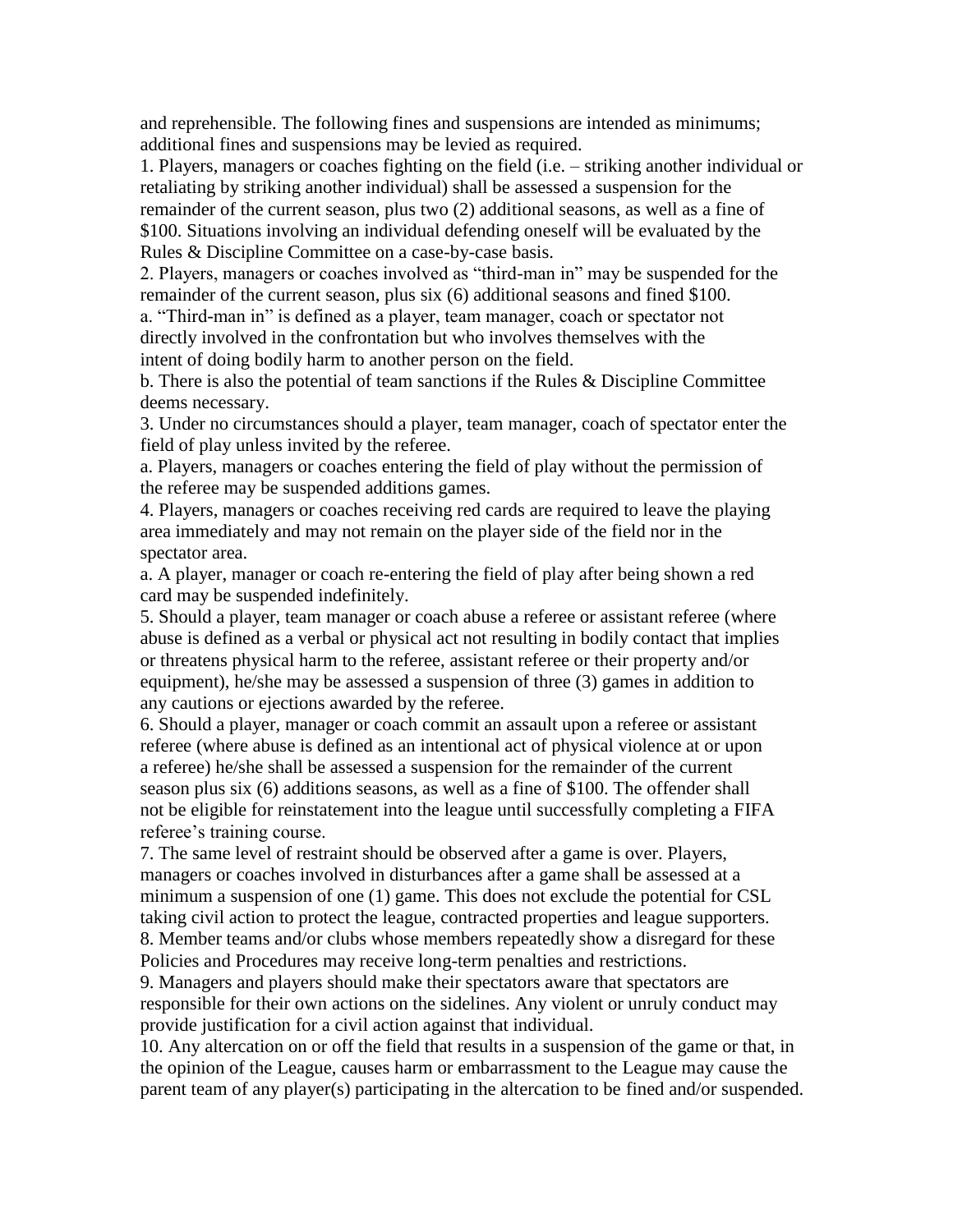11. Altercations occurring within the playoff season may result in the team being suspended from competing in the playoffs in following seasons.

12. If a manager/team knowingly fields an ineligible player, the game that is being played or has been played will be considered a forfeit. The manager or team may be considered for suspension for the remainder of the current season and may be assessed a minimum fine of \$100.

13. Smoking is not permitted on the field and/or in the designated players' area on the player side of the field. The minimum fine is \$25 per offense.

14. Only players "in good standing" will be allowed in the designated players' area on the player side of the field. Teams, managers, coaches or players allowing players not "in good standing" or non-registered persons in this area may be fined up to \$25 per offense. Note: Exceptions stated in sections 1(B)(2)(b).

15. The League may take action to bar an individual player from participation in CSL events at any time.

B. DISCIPLINE: In order to promote better understanding of the importance of sportsmanship and proper conduct within the Laws of the Game, CSL maintains the following discipline system of serious and/or persistent misconduct:

1. Yellow Cards (Cautions).

a. There shall be no initial fine for receiving a yellow card.

b. For every three (3) yellow cards an individual accumulates in one (1) CSL regular season, he/she shall be suspended for the next played game. Where two (2) yellow cards are accumulated in any one (1) game and a red card is presented, those yellow cards are not counted in the yellow card count.

c. For every two (2) yellow cards an individual accumulates in one (1) CSL playoff season, he/she shall be suspended for the next played game. If he/she is unable to serve the suspension during the current playoffs due to the team's elimination, he/she will be suspended for the first game of the following season.

d. For each subsequent yellow card over four (4) in a regular season, a \$10 fine shall be assessed. It is the responsibility of the player/manager to pay the fine (by check or money order) to the League. The offender shall not be considered a CSL member "in good standing" until the fine is paid.

2. Red Cards (Ejections). All shall be assessed by the League Committee to determine the severity of the infringement for which the ejection was received within three weeks of the infringement.

a. Players:

i. A player/manager/coach receiving a red card in a CSL game is automatically suspended from the team's next played game.

ii. There shall be a \$20 fine for any individual receiving a red card. It is the responsibility of the player/manager to pay the fine (by check or money order) to the League. The fee must be received at least three (3) days prior to the team's next scheduled game that the offending player is eligible to play and after the fine is issued. Upon receipt of the payment and once the suspension is completed, the player's eligibility will be updated.

iii. If any player/manager/coach receiving a second red card during the season (including regular season and playoffs), then that player/manager/coach shall be suspended for the team's next three (3) played CSL games.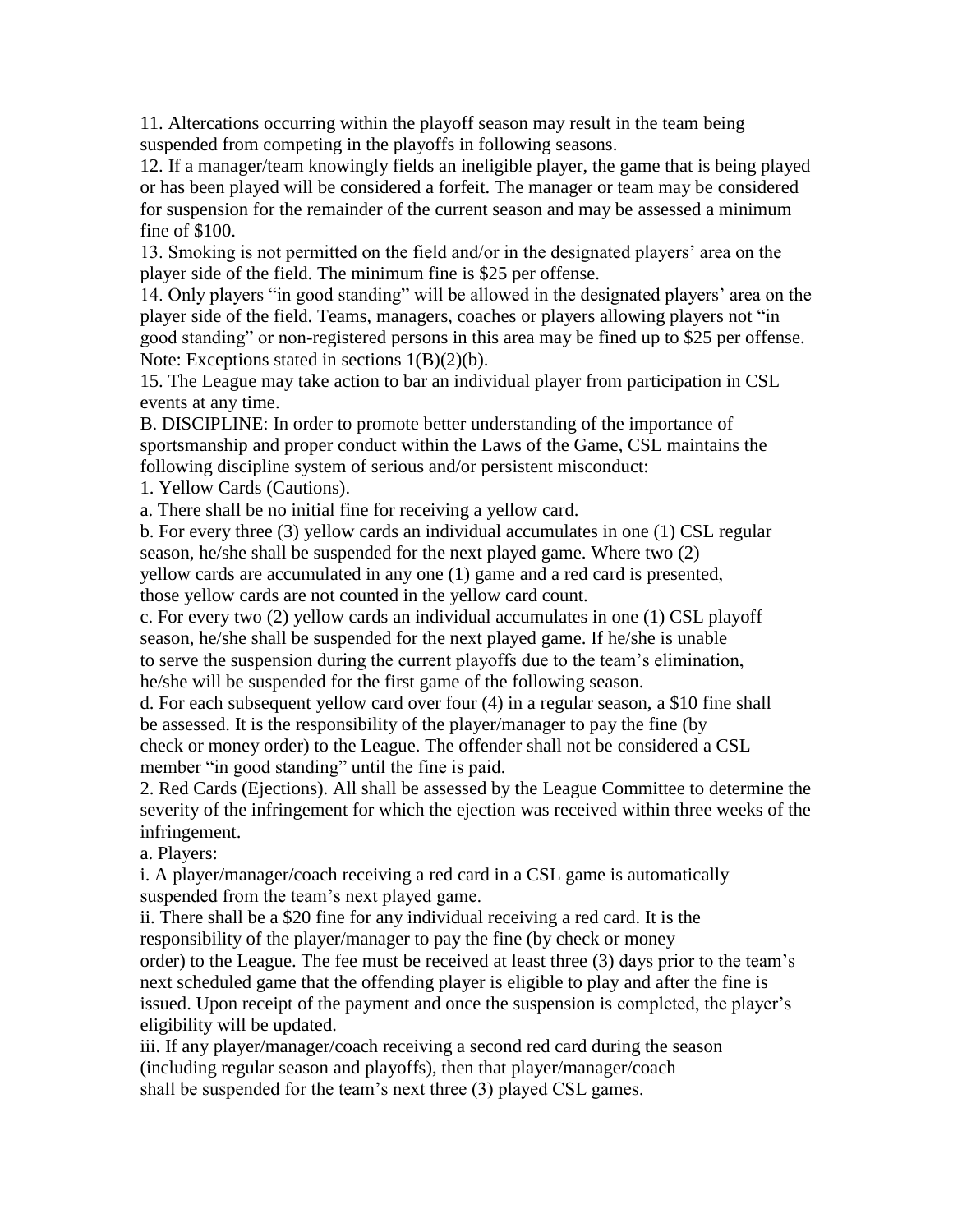iv. If any player/manager/coach receives three (3) red cards during a single playing season (including regular season and playoffs), that player/manager/coach is suspended indefinitely.

v. It is the duty of the team manager as well as the team to withhold a red-carded player from the team's next played game. Any violation of this requirement shall be considered as a separate offense and shall be forwarded to the League for additional action.

b. Team managers/coaches:

i. Managers/coaches shall be held accountable to the same rules and discipline as players as, as stated above. In addition, a suspended team manager/coach is not allowed in the playing area which his/her team is playing, even as a spectator.

3. Suspensions.

a. The League shall monitor the game reports as well as the league card statistics tracked by the league statistician.

b. Players, team managers of coaches ejected during the last game of the season must sit out the given suspension during their next season in the CSL.

c. Participation in any games by an individual who has been suspended or failed to pay a respective fine or the failure to sit out the next CSL played game after receiving a red card, shall be considered as a separate offense and shall be subject to further action by the League.

4. Forfeiture.

a. The score of a forfeited game shall be recorded as 3-0 in favor of the non-forfeiting team to conform to international rules and to reflect the gravity of the conduct of the forfeiting team.

b. Negative one (-1) standings point will be subtracted in the standings for the forfeiting team.

5. Protests.

a. CSL does not accept protests of match decisions from players, managers, coaches or members due to referee calls under the Laws of the Game. The only exception would be a misinterpretation of the Laws. Protests of decisions regarding violations of CSL Policies & procedures should be in the form of a written appeal, not a protest, and sent to the League along with a check or money order for \$100 payable to CSL. If the appeal is upheld, the fee will be refunded.

C. DISCIPLINE FOR TOURNAMENTS: CSL generally considers participation in tournaments, such as Marino Cup, to be separate from divisional play of divisional playoffs for the purposes of tracking disciplinary actions. CSL maintains the following discipline system of serious and/or persistent misconduct tournaments:

1. Yellow Cards (Cautions).

a. There shall be no initial fine for receiving a yellow card.

b. Yellow cards do not carry over into divisional play and/or division playoffs. There are tracked within the given tournament only.

c. For every two (2) yellow cards a player receives in tournament play, that player must sit out his/her team's next played game. A list of suspended players will be kept separately and provided for the referees prior to each round of tournament play. Players on this list are not permitted to play under any circumstances.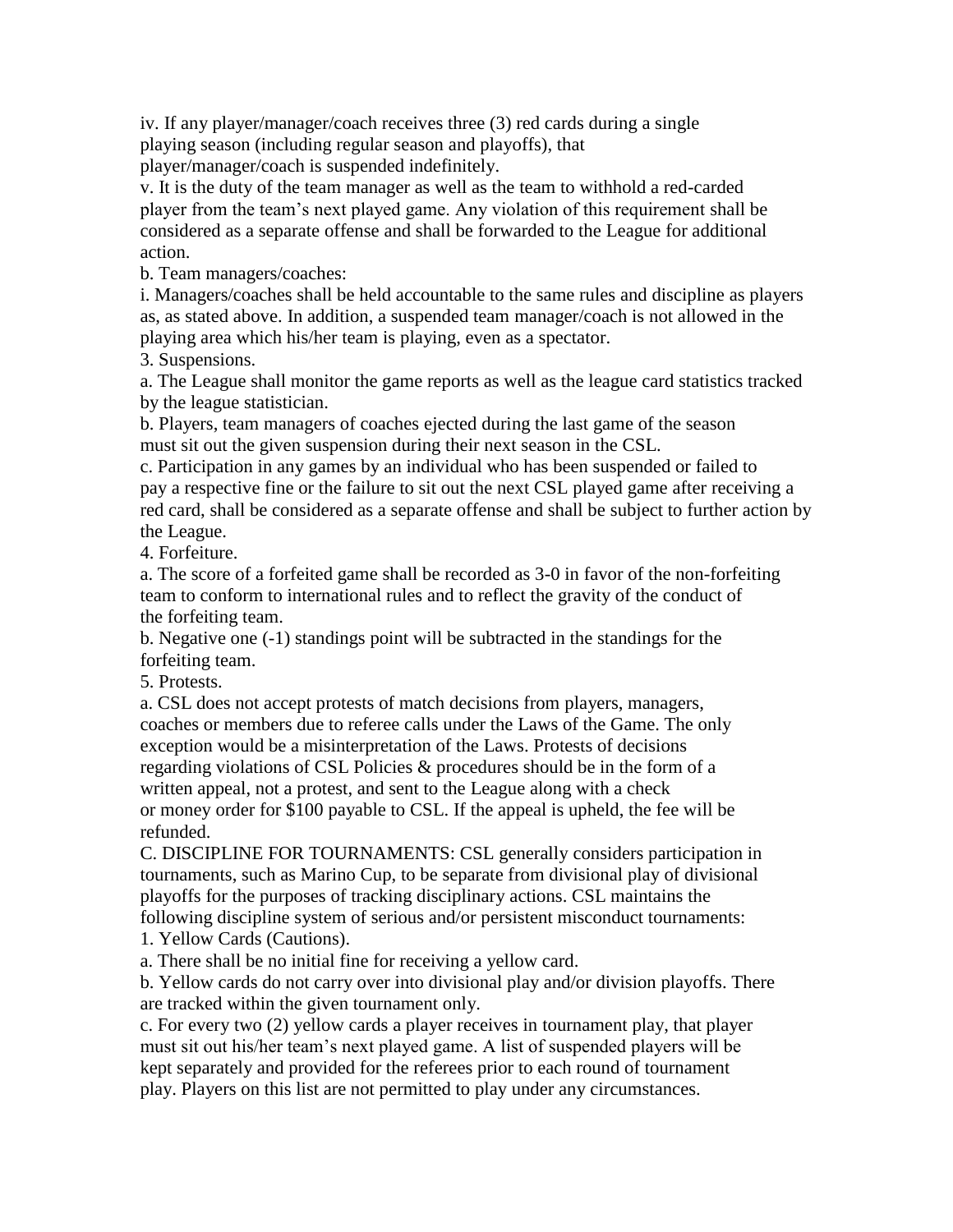d. For those players whose team has been eliminated from tournament play, those cards will not be carried over into divisional play and/or divisional playoffs. This includes if a player receives his/her second yellow card of the tournament in the game in which his/her team was eliminated.

2. Red Cards (Suspensions). All red cards shall be assessed by the League to determine the severity of the infringement for which the ejection was received within three weeks of the infringement.

a. Red cards received in tournament play will be at the minimum a one-game suspension and a \$20 fine.

b. Red cards do not carry over into division play and/or divisional playoffs. They are tracked within the given tournament only, unless they meet one of the following exceptions:

i. The red card was received in the match in which his/her team was eliminated. ii. The red card was received in the championship match of the tournament.

iii. In both of these cases, the red card suspension will carry over to his/her team's next played CSL game, whether it is in regular-season divisional play or divisional playoffs of the current or following season.

c. Red carded player passes should be returned to the manager of the player's team following the match, unless they meet one of the following exceptions:

i. The red card was due to fighting/striking.

ii. The red card was due to referee assault or abuse.

d. A list of suspended players will be kept separately and provided for the managers and referees prior to each round of in-season tournament play.

Players/manager/coaches on this list are not permitted to play under any circumstances.

D. DIVISION WINNER AND RUNNER-UP MONETARY AWARDS

1. Eligibility.

a. A team must meet all deadlines for league fees and paperwork to be eligible.

b. If a team forfeits a game during the season, they will be ineligible.

c. If a team compiles a total of 15 of more Discipline Points at any point throughout the current season, including regular-season and playoffs, the team will be ineligible.

Tournament games do not count toward this total.

i. Discipline Points are calculated as follows (as per Section 3(D)(3)(f)).

 $\Box$  1 point per yellow card

□ 3 points per red card

 $\Box$  5 points per forfeit

d. If a "team" is found to be involved in fighting or referee abuse by the League, they will be ineligible.

i. Multiple individual incidents of fighting by players on one team during the season will also be grounds for ineligibility.

e. All incidents may be reviewed by the League as needed.

2. How Monetary Awards will be awarded.

a. Division Winners will receive a monetary credit (to be determined prior to each season) to be used for the following season in which their team won their given division.

i. If a team does not play the following season, that credit will be forfeited (i.e., It does not carry over indefinitely).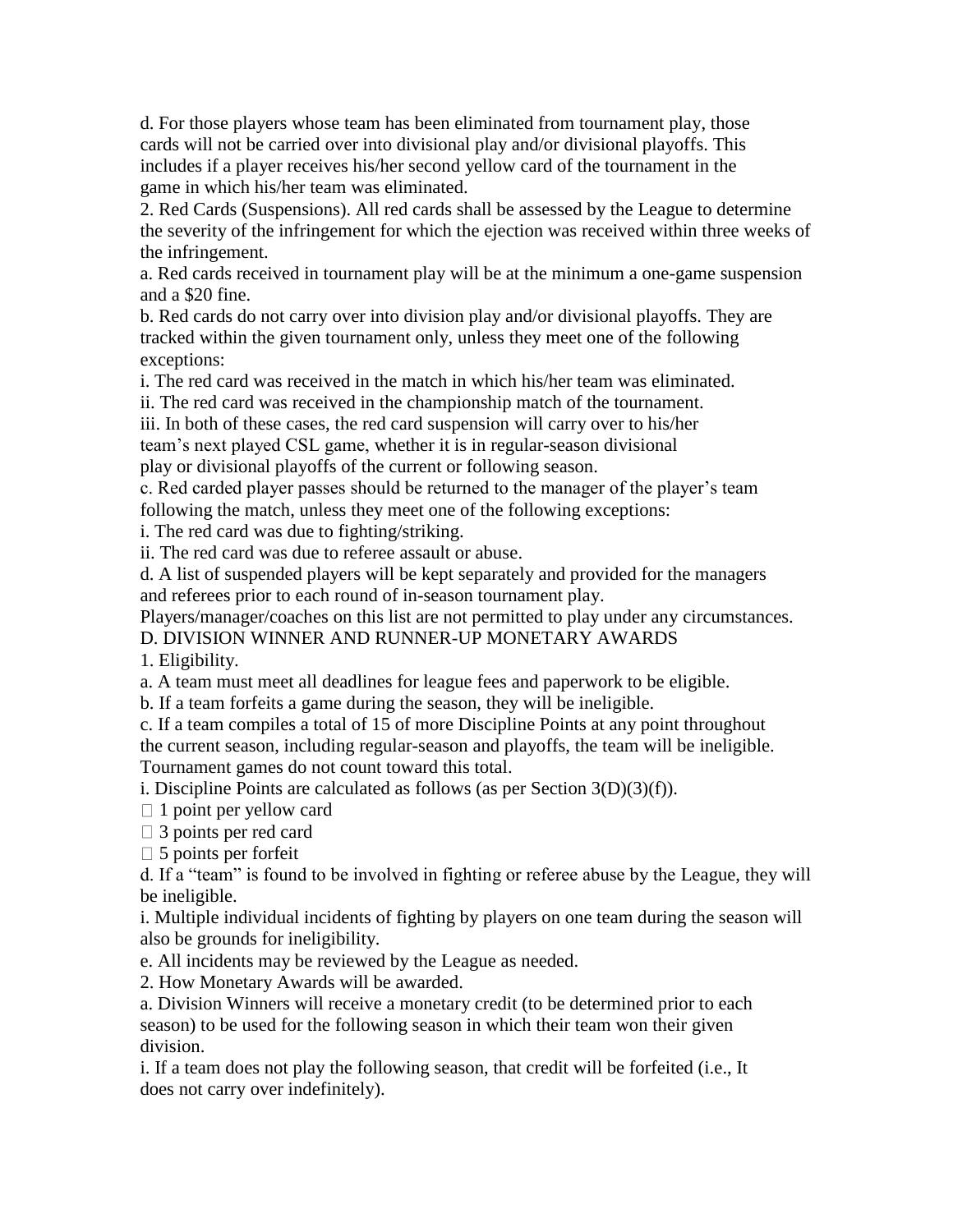b. Division Runners-Up will receive a monetary credit (to be determined prior to each season) to be used for the following season in which their team was runner-up in their given division.

i. If a team does not play the following season, that credit will be forfeited (i.e., It does not carry over indefinitely).

c. Regular-Season Champions will receive a monetary credit (to be determined prior to each season) to be used for the following season in which their team was runner-up in their given division.

i. If a team does not play the following season, that credit will be forfeited (i.e., It does not carry over indefinitely).

d. Division Winners and Runners-Up will still be required to pay the \$500 non-refundable deposit at the beginning of each season.

i. The league will inform the teams of how much money they owe prior to each season. ii. Any excess money collected by the league from the team for the current season, will be returned to the team once rosters are closed.

E. OPERATIONAL PROCEDURES FOR RULES & DISCIPLINE: The League shall conduct hearings and investigate and act upon serious violations of the league's Policies & Procedures and Standards of Conduct.

1. Upon receipt of information from an official game report relating to any violations of Sections 6, Conduct, concerning undesirable behavior of violation of league policies, the League shall review the offense. If necessary, the League shall communicate with witnesses to obtain any information they may possess.

2. If the League decides that the alleged offense has merit, the League shall conduct an investigation and hearing.

a. An investigation is defined as the process by which the League seeks out information relevant to the alleged violation.

b. A hearing is defined as a discussion of the alleged violation. The discussion can occur in person, over the phone or electronically.

3. The two types of investigative and hearing processes are "Standard" and "Fast Track". a. Standard is the process where the League informs the relevant parties as stated below in 3(c).

b. Fast Track is a procedure where a match official has already informed the alleged party of the offense and the League will impose predefined fines, restrictions and/or suspensions as stated in Policies & Procedures. The player's right to appeal remains intact. This procedure was created to eliminate the bureaucratic process of informing the relevant parties, because the relevant parties already know of the violations through a match official. If the alleged offense involves any of the following items: red cards, yellow cards or accumulation of three (3) yellow cards, the League shall conduct a Fast Track investigation and hearing process. Otherwise, the League shall conduct the Standard process.

c. The following procedures shall be performed if the investigative and hearing process is designated as Standard.

i. The League shall inform the relevant parties as applicable (i.e., offender, manager, referee, witnesses),